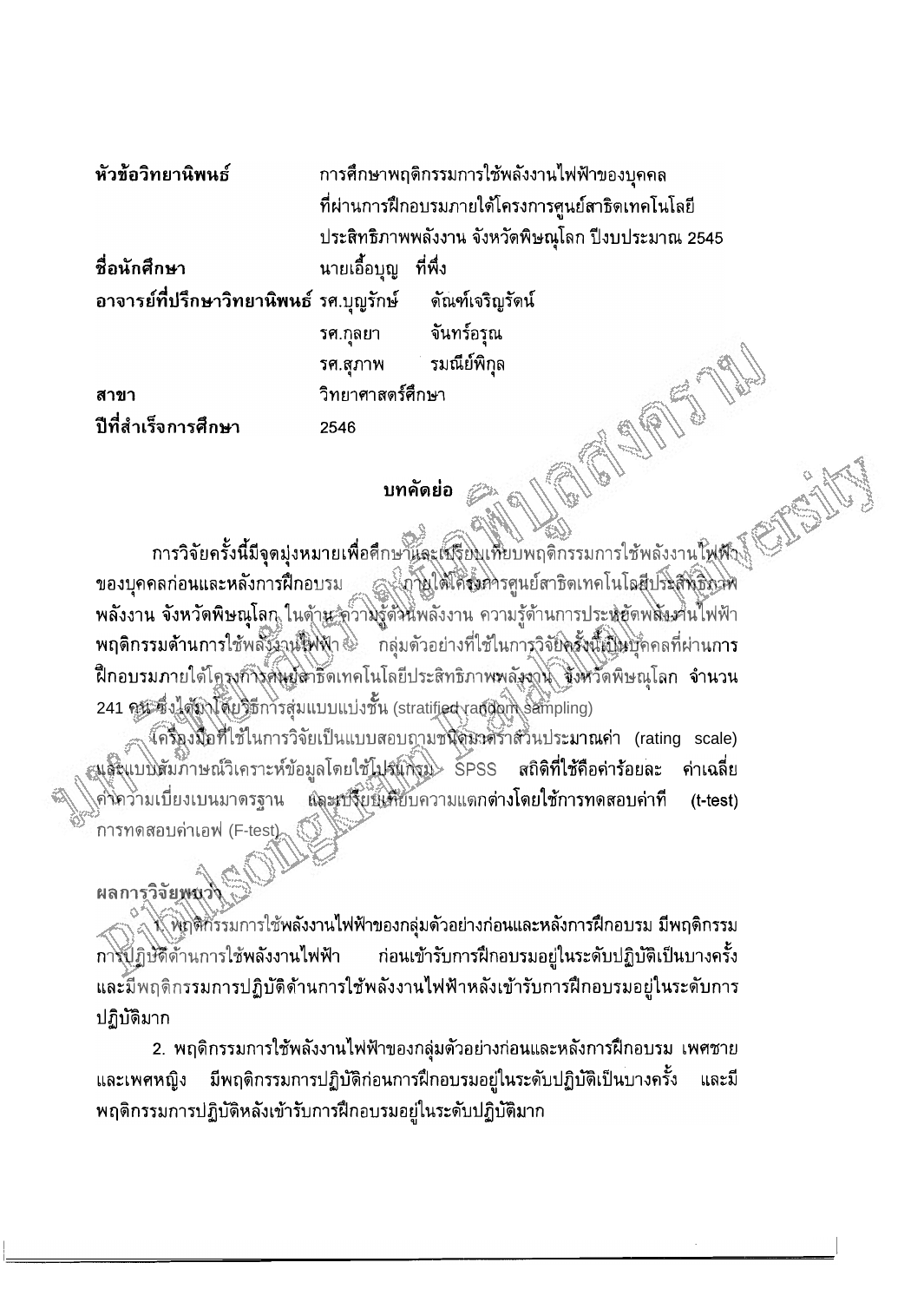่ 3. พฤติกรรมการใช้พลังงานไฟฟ้าของกลุ่มตัวอย่าง หลักสูตรระดับพื้นฐาน มีพฤติ กรรม การปฏิบัติก่อนเข้ารับการฝึกอบรมอยู่ในระดับปฏิบัติมาก ส่วนหลักสูตรระดับกลาง และ หลักสูตรระดับสูง มีพฤติกรรมการปฏิบัติอยู่ในระดับปฏิบัติเป็นบางครั้ง พฤติกรรมการปฏิบัติ หลังเข้ารับการฝึกอบรมหลักสูตรระดับพื้นฐาน และหลักสูตรระดับกลาง มีพฤติกรรมการปฏิบัติ ้อยู่ในระดับมาก ส่วนหลักสูตรระดับสูงมีพฤติกรรมการปฏิบัติอยู่ในระดับมากที่สุด

4. การเปรียบเทียบพฤติกรรมการใช้พลังงานไฟฟ้าของกลุ่มตัวอย่าง ก่อนและหลัง การฝึกอบรม ในภาพรวมแดกต่างกันอย่างมีนัยสำคัญทางสถิติที่ระดับ .05

5. การเปรียบเทียบพฤติกรรมการใช้พลังงานไฟฟ้าของกลุ่มด้วอย่าง สองและหลัง เพศชายและเพศหญิงมีพฤติกรรมการใช้พลังงานไฟฟ้าก่อนเข้ารับกิ่งรฝึกอบรม การฝึกอบรม ในภาพรวม ไม่แดกต่างกันอย่างมีนัยสำคัญทางสถิติที่ระดับ .05 ส่วนฟัญสีคูรรมการใช้พลังงาน ไฟฟ้าหลังเข้ารับการฝึกอบรม ในภาพรวม ไม่แตกต่างกันอยุ่งจัมินัยสำคัญทางสถิติ

6. การเปรียบเทียบพฤติกรรมการใช้พลังสานให้เงินของคลุ่มด้วอย่าง ก่อนและหลัง๔ การฝึกอบรม จำแนกดามหลักสูตร มีพฤติกรรมกิจใช้พลังงานไฟฟ้า ในภาพรวม แตกต่างกัน The Parties of the Coleman อย่างมีนัยสำคัญทางสถิติที่ระดับ .05  $\mathscr J$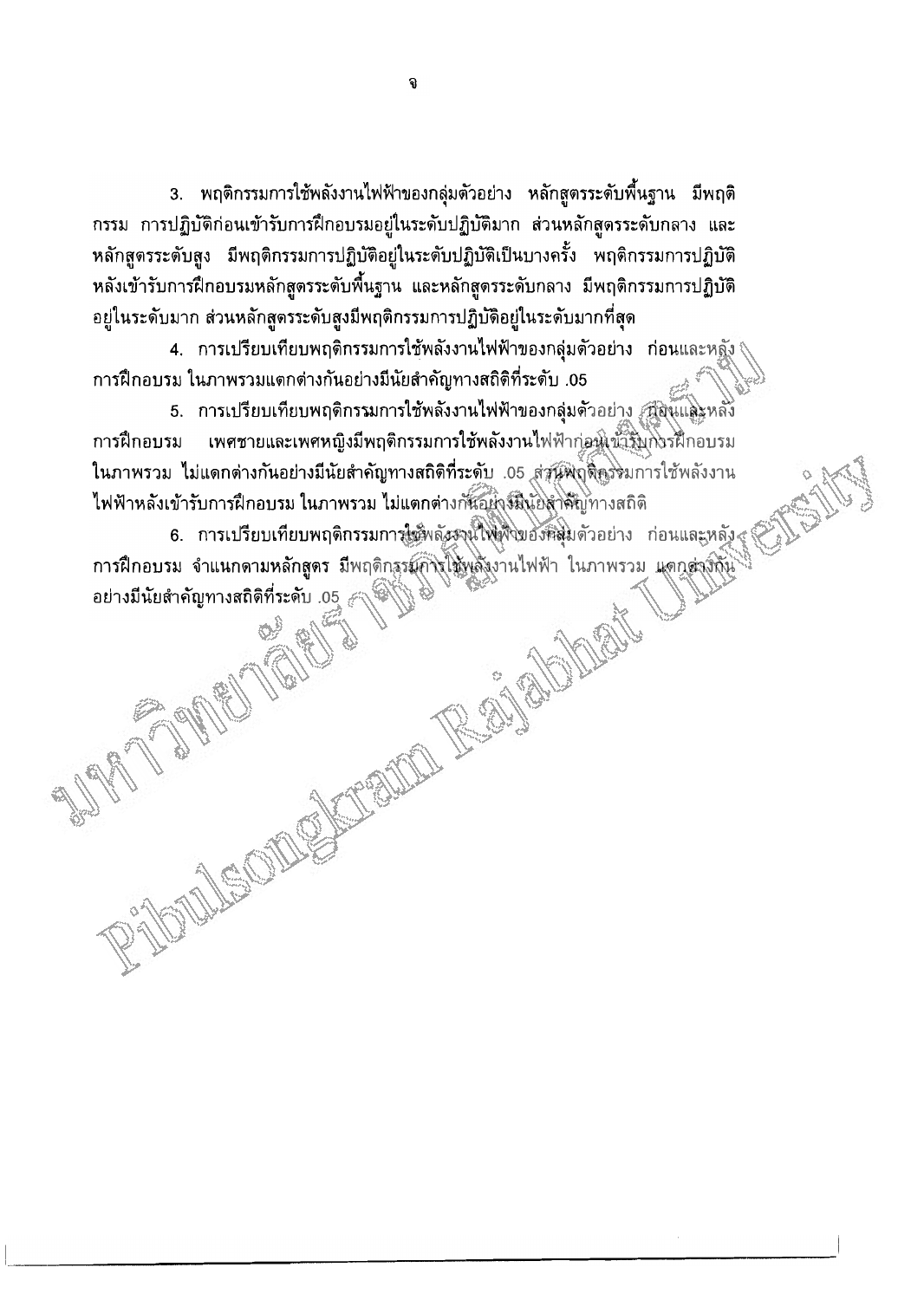Title : A STUDY OF HOW PEOPLE WHO WERE TRAINED AT THE DEMONSTRATIVE CENTER OF EFFECTIVE POWER TECHNOLOGY OF PHITSANULOK USED ELECTRICTITY IN 2002

Author : Ueaboon Teephung

Advisors : Associate Professor Boonrak Tancharoenrat Associate Professor Kulaya Junarun Associate Professor Suphap Rommaneepikool

Field : Science Education

Year : 2003

## ABSTRACT

The purpose of this study was to investigate the electricity users before and after training at the Demonstrative Center of Effective Power Technology of Phitsanulok in 2002 concerning the knowledge of energy, electricity saving and electricity using. The subjects were 241 people selected by using stratified random sampling. The data were collected by utilizing rating scale questionnaires and interviews. The data were analyzed by means of percentage, mean, and standard deviation. A t-test and F-test were used to analyzed the difference.

It was found that both mare and female subjects as a whole significantly improved their ways of using electrical power after the training. The results also showed that there was no difference in the improvement due to the subjects' sex and the level of training they received.